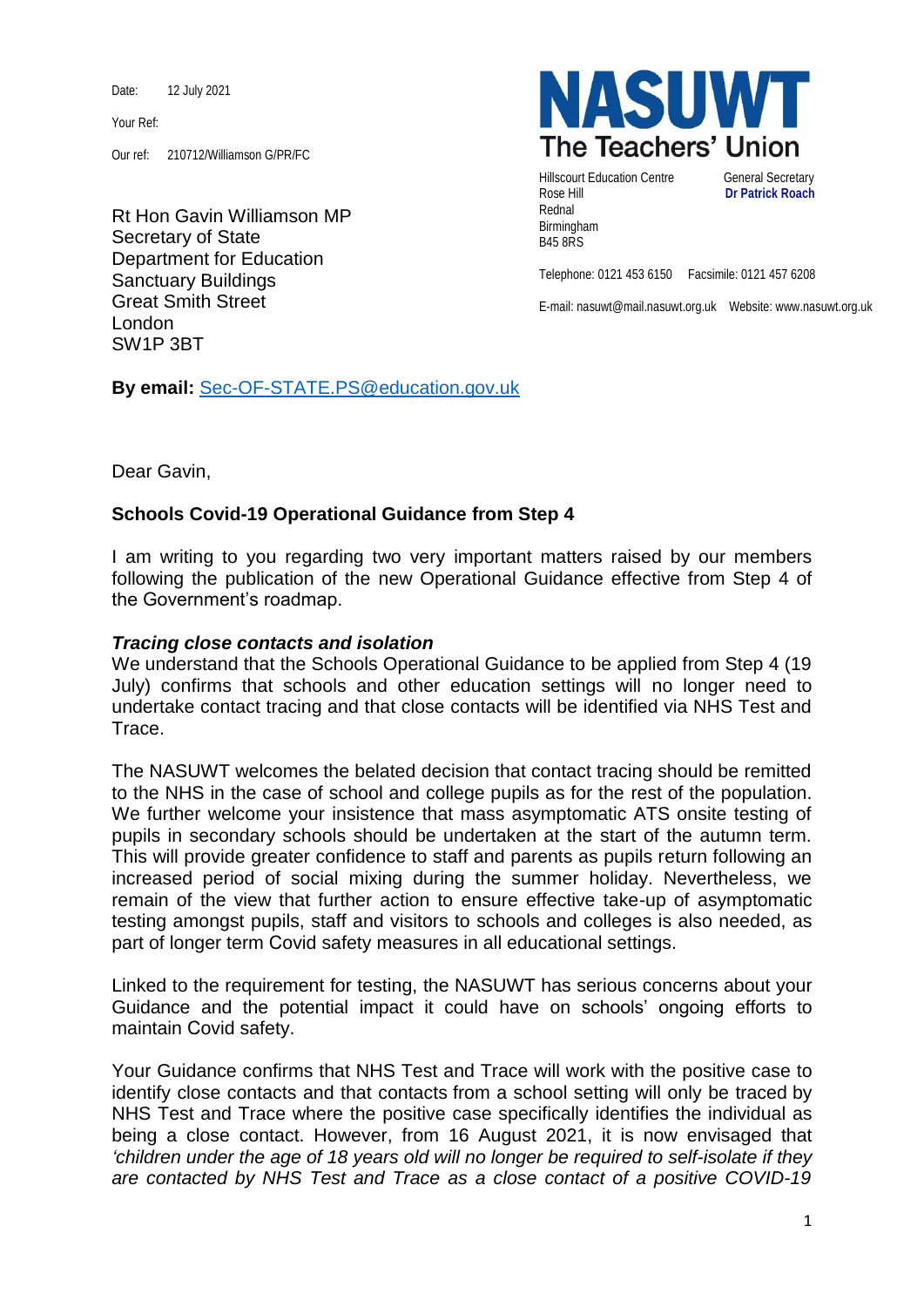*case. Instead, children will be contacted by NHS Test and Trace, informed they have been in close contact with a positive case and advised to take a PCR test'.*

At our meeting with the Schools Minister on 6 July, the NASUWT was advised that whilst close contacts identified by NHS Test and Trace would be encouraged to take a PCR test, they could not be required to do so, and, moreover, that such pupils could not be required to self-isolate in the event that they refuse to take a PCR test.

The effect of this interpretation of your Guidance, whether intended or otherwise, would be to remove the ability of schools to manage and mitigate effectively health and safety risks where they have been notified that a pupil may present a risk to others. It would seriously compromise Covid safety and no doubt contribute to increased transmission in schools.

We note that your Guidance also states that *"if a parent or carer insists on a pupil attending your school, [schools] can take the decision to refuse the pupil if, in [their] reasonable judgement, it is necessary to protect other pupils and staff from possible infection with COVID-19".*

I must, therefore, request your urgent clarification as to whether it will remain the case under Step 4 and from the start of the new academic year for a school to continue to send home pupils who have Covid-19 symptoms, to require pupils who have tested positive to self-isolate for the required period, and to insist on selfisolation for pupils who are asymptomatic but who have been notified as being a close contact with any other pupil or any other person, within or outside the school, who has tested positive for Covid-19.

## *Face coverings*

We understand that from Step 4, the use of face coverings will be no longer required or advised for pupils, staff and visitors either in classrooms or in communal areas. However, your Guidance also states that there may be circumstances where face coverings are recommended, such as where a school has an outbreak and where a local director of public health advises that face coverings should temporarily be worn in communal areas or classrooms. We understand that schools have been asked to ensure that their outbreak management plans cover this possibility.

However, the latest guidance is at variance with the advice given on 24 June by your officials on the revised Contingency Framework for Education and Childcare Settings, where it was made clear that headteachers would be permitted scope to determine whether, in their view, there may be circumstances where the use of face coverings may be required within a school, without the need to obtain the consent of the local director of public health. We would welcome your assurance that this remains the case and that schools can move forward more confidently in the continued management of covid risks in their individual settings.

Furthermore, the NASUWT is extremely concerned to note the apparent mixed messages from the Government on the use of face coverings in public areas. On 11 July, the Minister for Covid Vaccine Deployment and the Health Secretary both made public statements indicating that there would still be an expectation for members of the public to continue to wear face coverings in indoor settings after 19 July. We understand from statements made to the BBC that the Government's position is that wearing masks "will help the whole country", is "both a personal responsibility and a